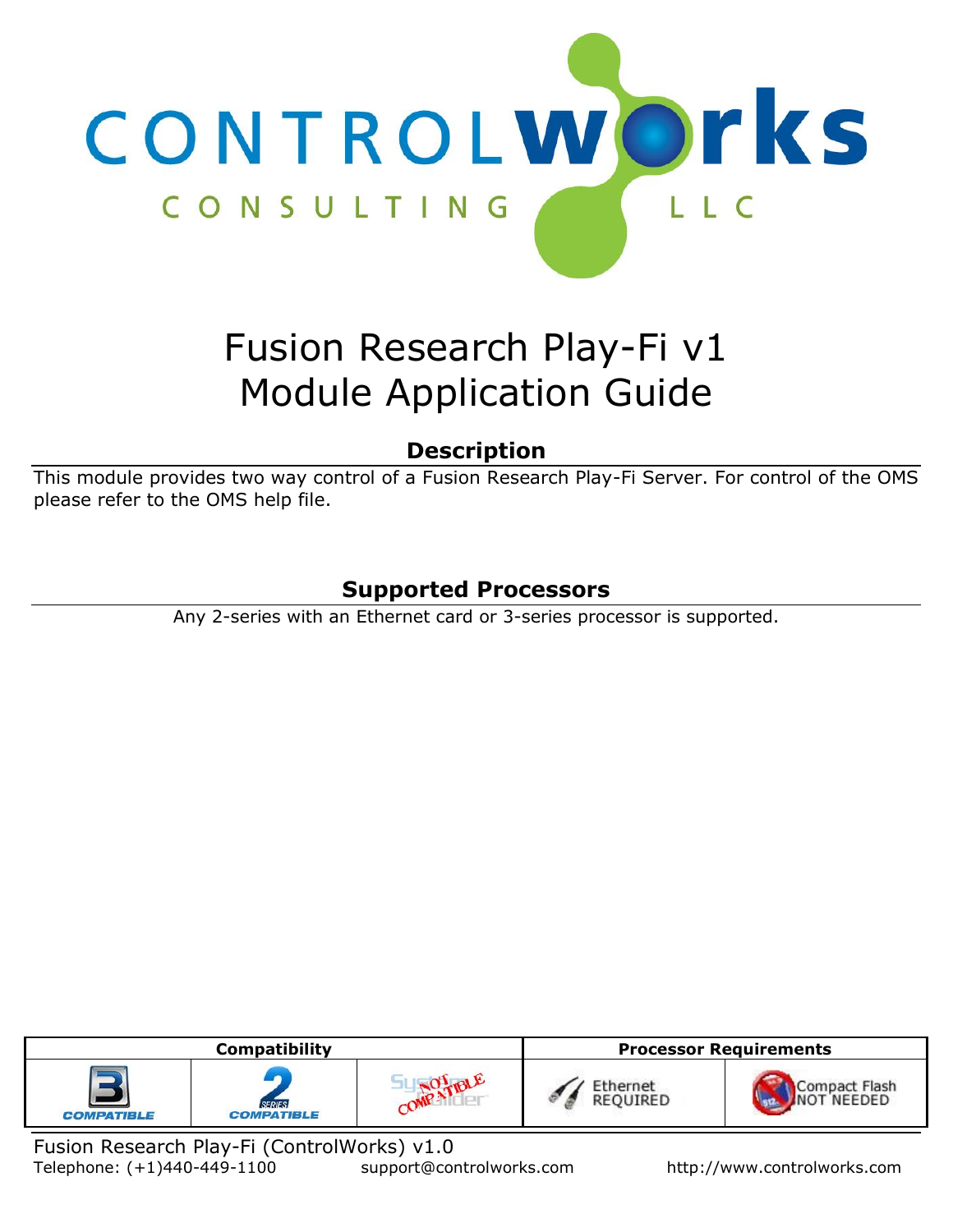## **General Setup**

The Play-Fi is setup with the Ovation Configuration Utility which can be obtained from the Fusion Research website. Begin setting up the Play-Fi Server by following the steps using the configuration wizard. When you reach the section titled Play-FI Virtual Matrix Switch, choose "Configure Play-Fi Virtual Switch…" to see the speaker configuration.

|                                     |                |        |                         | Play-Fi devices (speakers and amps) are uniquely identified in your house by a MAC address (built into the device   |       |
|-------------------------------------|----------------|--------|-------------------------|---------------------------------------------------------------------------------------------------------------------|-------|
|                                     |                |        |                         | when it is manufactured) but the Play-Fi switch addresses devices as numbered outputs (i.e. Output 1 is the bedroom |       |
| the switch's Output number is done. |                |        |                         | speaker on the night stand MAC a1:b2:c3:d4:e5:f6). This is where the mapping between a device's MAC address and     |       |
|                                     |                |        |                         |                                                                                                                     |       |
| Device Mac Address                  | Output Number  | Status | Name                    | Location                                                                                                            |       |
| 48d22478e4ed                        | $\mathbf{1}$   | OK     | Play-Fi Device (78e4ed) |                                                                                                                     |       |
| 48d22478e643                        | $\overline{2}$ | ОК     | Play-Fi Device (78e643) |                                                                                                                     |       |
|                                     |                |        |                         |                                                                                                                     |       |
|                                     |                |        |                         |                                                                                                                     |       |
|                                     |                |        |                         |                                                                                                                     |       |
|                                     |                |        |                         |                                                                                                                     |       |
|                                     |                |        |                         |                                                                                                                     |       |
|                                     |                |        |                         |                                                                                                                     |       |
|                                     |                |        |                         |                                                                                                                     |       |
|                                     |                |        |                         |                                                                                                                     |       |
|                                     |                |        |                         |                                                                                                                     |       |
|                                     |                |        |                         |                                                                                                                     |       |
| Reload from Switch                  | Add            | Edit   | Delete All<br>Delete    | Delete Missing                                                                                                      | Chime |

Here you can view the speakers the Play-Fi Server can see and the associated output number. By clicking on a speaker and selecting edit you can name the output, change an output's number, and see the output's online status in this tool. For the Crestron module to work, the speaker must be "online". The Crestron module is broken up into controls for each virtual output.

The Output 1 section on the module corresponds to output 1 in the above dialog box. Apply the changes and complete the setup.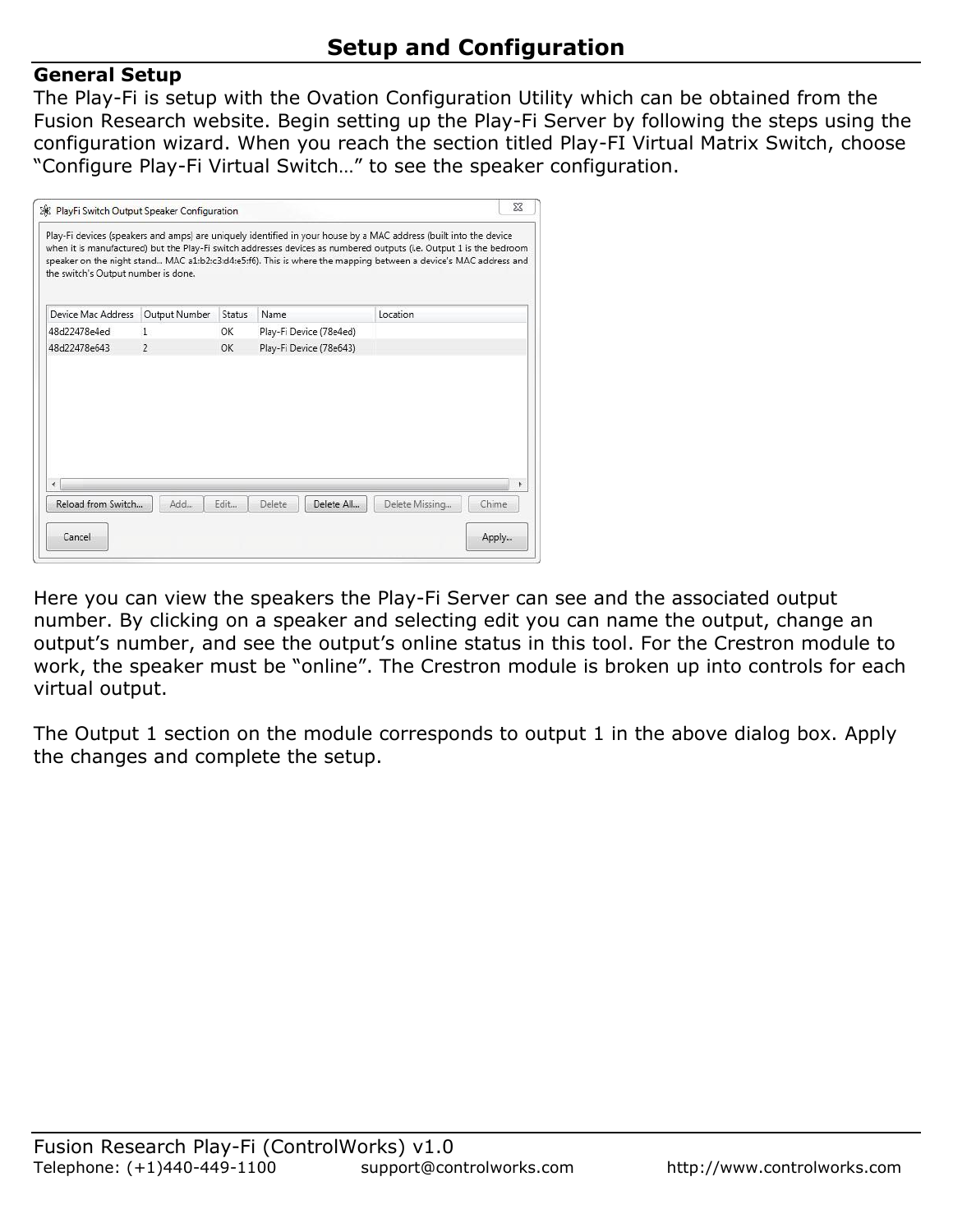# **Ethernet**

This module utilizes direct sockets to communicate with the Fusion Play-Fi. ControlWorks recommends setting a static IP addresses to the Play-Fi hardware. The IP address is easily obtainable by using the Ovation Configuration Utility. Simply click the "…" button for the information regarding your Play-Fi server. Enter the IP address of the server into the parameter of the module labeled "Play-Fi Server IP Address".



## **Polling Frequency and TCP/IP Queue**

The Play-Fi server does not provide unsolicited feedback and must be polled if feedback is desired. The module allows you to determine the poll cycle for each output with a digital input that will query for the associated output. When a command is sent for an output i.e. changing an output, the Server will respond with that outputs current state.

All commands are entered into a SIMPL+ queue. Each command that enters the queue will be sent in the order it is received. The module has a built in timeout that will force the connection closed if no response is heard from the server after 30 seconds. The queue will then advance to the next command if any exists.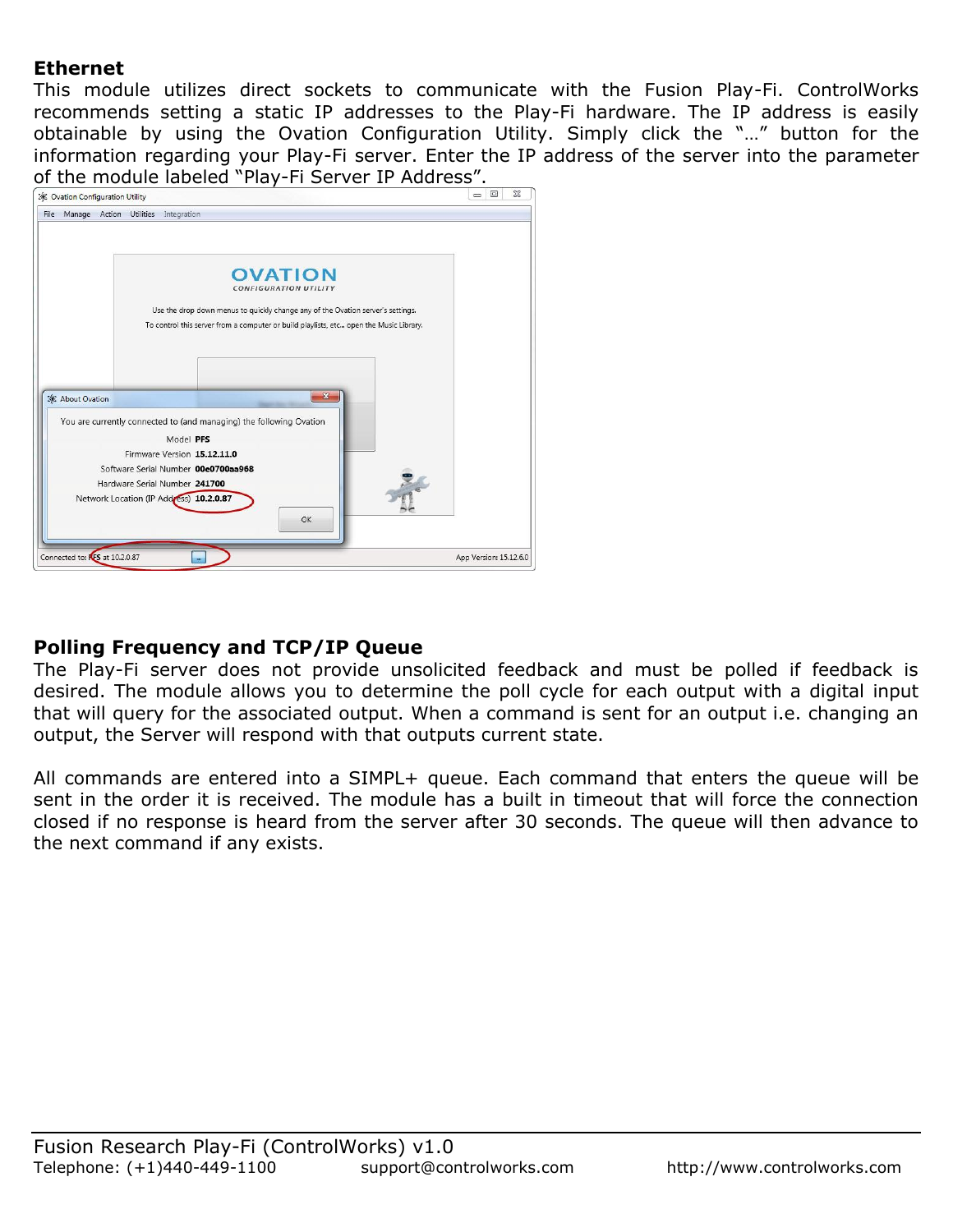# **Signal and Parameter Descriptions**

Bracketed signals such as "[signal\_name]" are optional signals

## **DIGITAL INPUTS**

| demo program for example.                         |
|---------------------------------------------------|
|                                                   |
| connected.                                        |
|                                                   |
| Increment-Decrement Volume Level Value parameter. |
|                                                   |
| Increment-Decrement Volume Level Value parameter. |
|                                                   |
|                                                   |
| route.                                            |
|                                                   |
| route.                                            |
|                                                   |
|                                                   |

## **ANALOG INPUTS**

[outputx\_send\_to\_input] ............................................initialize to route an input to the speaker output. [outputx\_goto\_volume\_0-100] ....................................initialize to a volume level 0-100d. This input should not be ramped.

## **SERIAL INPUTS**

This module does not utilize serial inputs.

#### **DIGITAL OUTPUTS**

## **ANALOG OUTPUTS**

[outputx\_source\_fb] ...................................................Feedback of currently routed input. [outputx\_volume\_0-100\_fb]........................................Feedback of current volume.

## **SERIAL OUTPUTS**

[outputx\_device\_id\$]..................................................reports the MAC address of the speaker attached to the output.

#### **PARAMETERS**

| Increment-Decrement Volume Level Value Enter the amount of volume that the |                                                       |
|----------------------------------------------------------------------------|-------------------------------------------------------|
|                                                                            | [output1_inc_volume] or [output1_dec_volume]          |
|                                                                            | volumes will increment or decrement the volume by. 0- |
|                                                                            | 100d                                                  |
|                                                                            |                                                       |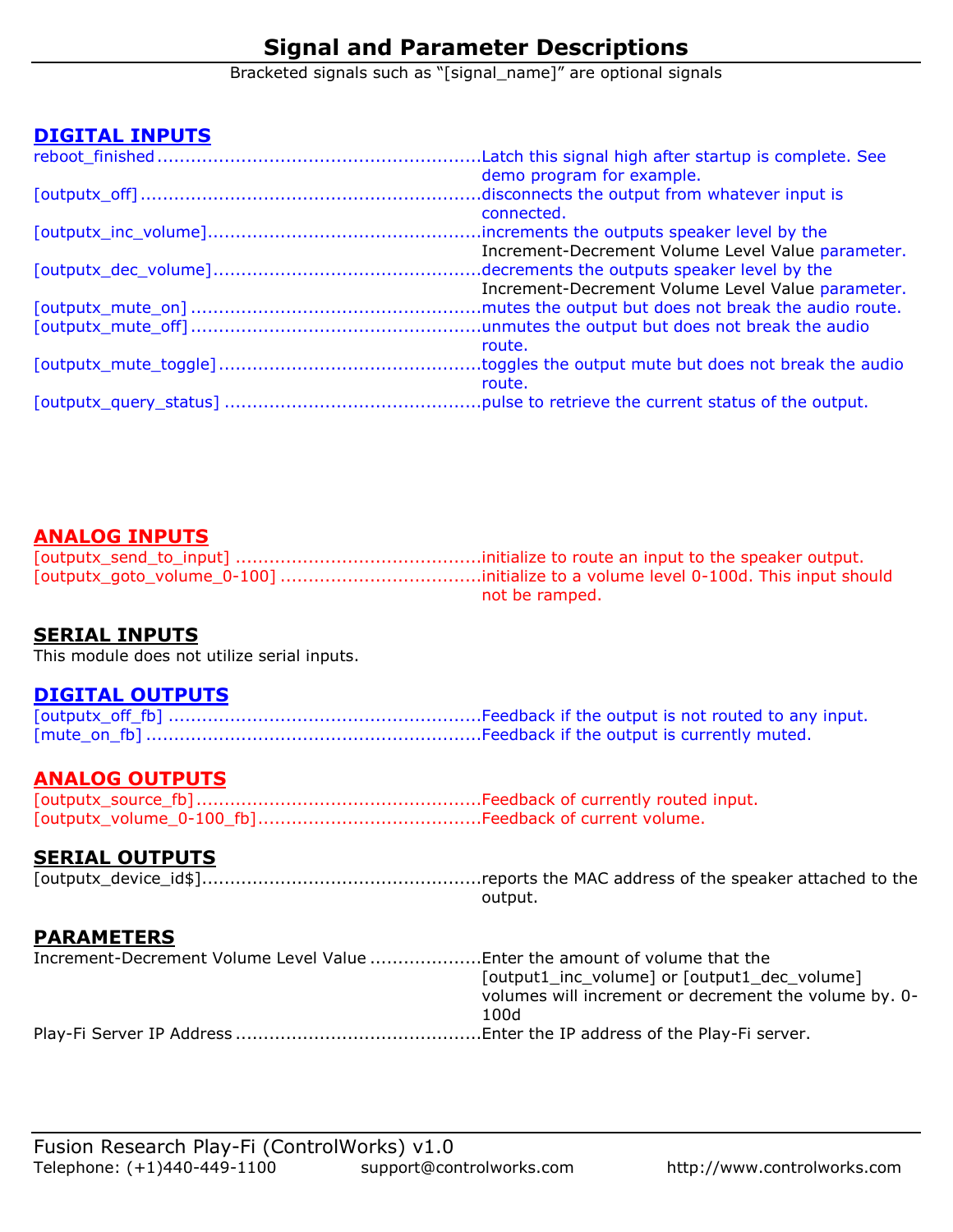This module is supported by ControlWorks Consulting, LLC. Should you need support for this module please email support@controlworks.com or call us at 440-449-1100. ControlWorks normal office hours are 9 AM to 5 PM Eastern, Monday through Friday, excluding holidays.

Before calling for support, please ensure that you have loaded and tested operation using the included demonstration program and touchpanel(s) to ensure that you understand the correct operation of the module. It may be difficult for ControlWorks to provide support until the demonstration program is loaded.

Updates, when available, are automatically distributed via Email notification to the address entered when the module was purchased. In addition, updates may be obtained using your username and password at [https://www.controlworks.com/Customers/Login.aspx.](https://www.controlworks.com/Customers/Login.aspx)

# **Distribution Package Contents**

The distribution package for this module should include:

Fusion Research Play-Fi (ControlWorks) v1.0.umc ..........Crestron User Module Fusion Research Play-Fi Engine (ControlWorks) v1.0.1.uspSIMPL+ file used within the control module Fusion Research Play-Fi Engine (ControlWorks) v1.0.1.ushSIMPL+ header file Fusion Research Play-Fi Demo (ControlWorks) v1.0.smw Demo program for AV3 processor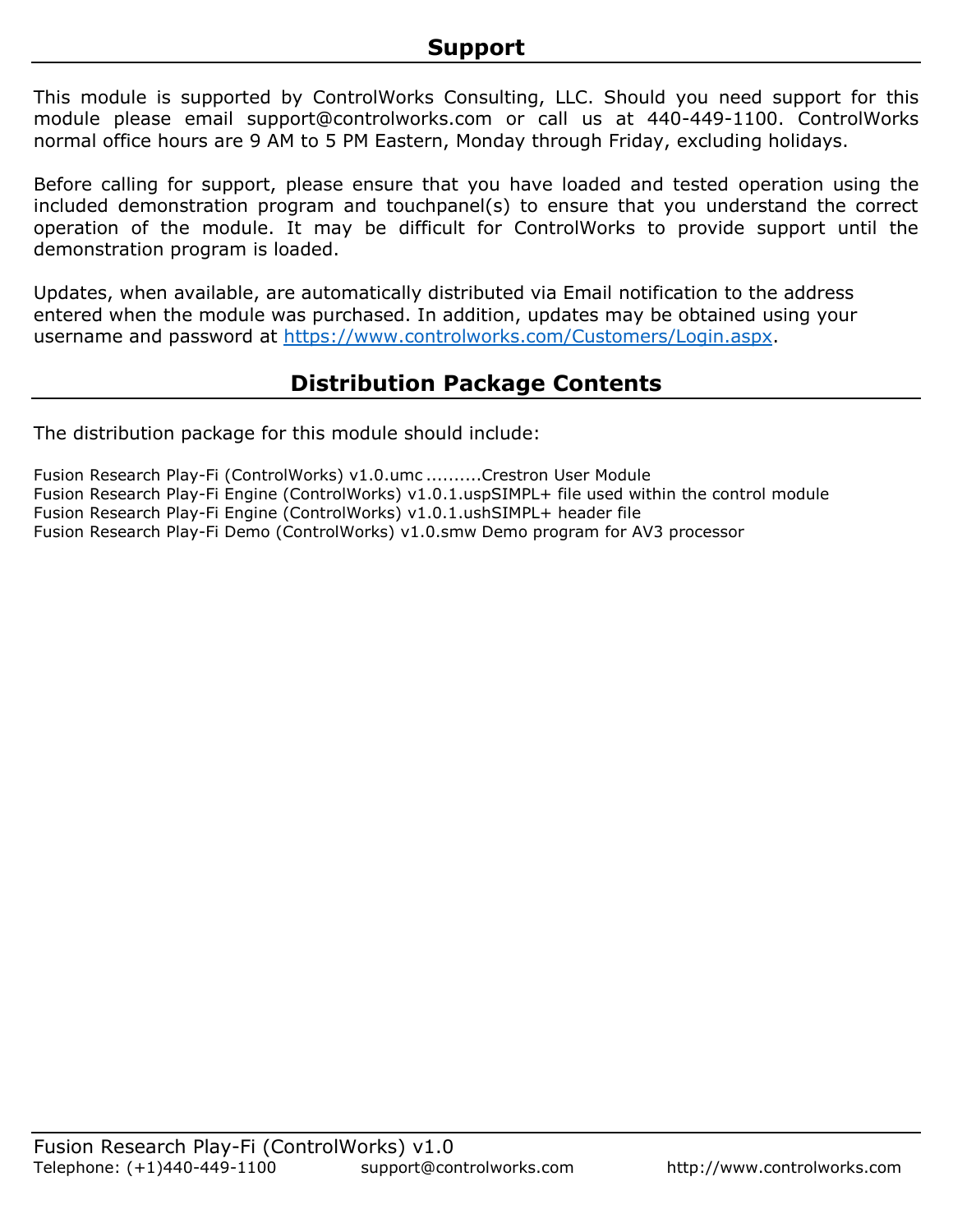#### V1.0 caleb@controlworks.com 2/25/2015 -initial release

# **Development Environment**

This module version was developed on the following hardware and software. Different versions of hardware or software may or may not operate properly. If you have questions, please contact us.

| <b>Manufacturer Hardware</b>  | <b>Software Version</b> |
|-------------------------------|-------------------------|
| Fusion Play-Fi                | 15.12.11.0              |
|                               |                         |
| <b>Crestron Hardware</b>      | <b>Firmware Version</b> |
| Crestron AV3 Processor        | 1.011.0023              |
|                               |                         |
| <b>Software</b>               | <b>Software Version</b> |
| <b>Crestron SIMPL Windows</b> | 4.03.20                 |
|                               |                         |
| Device Database               | 71.05.004.00            |
| <b>Crestron Database</b>      | 54.00.012.00            |
|                               |                         |
|                               |                         |